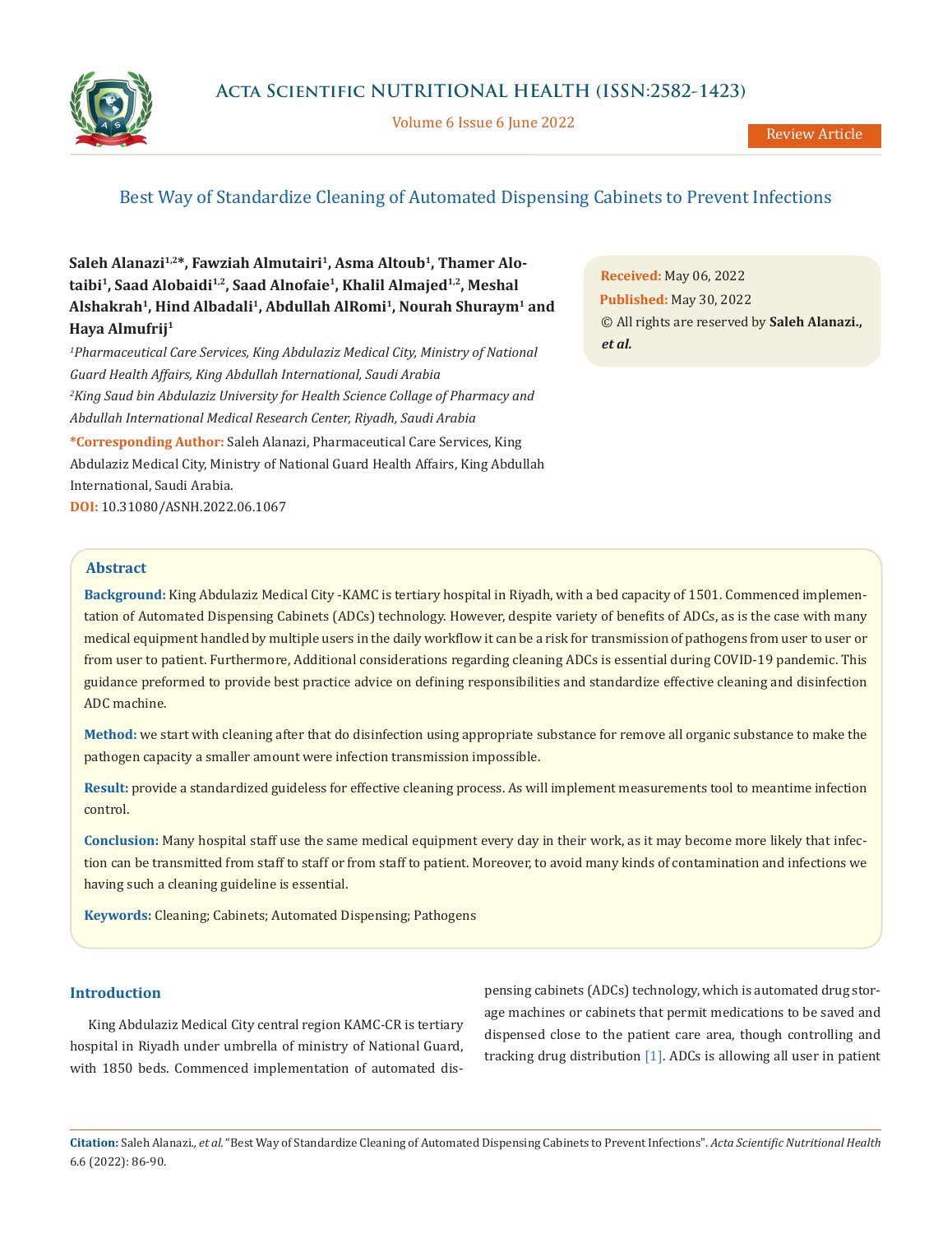care to approach the medications necessary in overall hospital like (wards, operating room emergency room and in all patient care areas), which has been described as good approach to reduction the time of medications delivery from the pharmacy to the patient care. Moreover, ADCs can minimize the medication errors, give more security and control of the medications and drugs, and help safety protections [1]. Now around 200 devices housed in variety medical and surgical units. However, despite variety of benefits of ADCs, as is the case with many medical equipment handled by multiple users in the course of daily workflow it can be a risk for transmission of pathogens from user to user or from user to patient. Furthermore, Additional considerations regarding cleaning ADCs is essential during COVID-19 pandemic. Furthermore, many researchers did estimation the determination of the COVID-19 virus on various surfaces. Observed that the COVID-19 virus lived 4 hours, 24 hours, and up to 72 hours on copper, cardboard, and plastic with stainless steel, respectively [2]. However, until now in previous studies transmission of the COVID-19 virus had not been finally linked to contaminated environmental surfaces  $[3]$ . Even though, it is necessitating to establishment of roles and responsibilities system by which to outline some considerations for ADC usage and standardized effective cleaning to reduce any role that fomites might play in the transmission of COVID-19 and other coronaviruses linked to subsequent infection transmission.

# **Materials**

### **Cleaning equipment**

There is cleaning solution in cleaning cloths are the main resources that are utilize for cleaning of surfaces in healthcare services; established system is necessary to that ensures that a clean cloth(s) is used for each area. Do it in improper way this could compromise the efficacy of the cleaning process. The cloths must be cleaned after each day's use. Nevertheless, organizations may also depend on using disposable cloths instead, especially for moist areas where the contamination may be higher. To avoid contamination, disinfect mop heads and cleaning cloths frequently (e.g., launder and dry at least daily [4].

### **Cleaning product**

Cleaning is a process, which proposes to remove foreign material from a surface. The purpose of using a detergent is a surfactant that help the elimination of dust and organic substance. Can be sufficiently washed with hot water and neutral detergent- products with a pH near to 7- as per the manufacturer's directions for difficult surfaces [5].

#### **Disinfectants product**

Disinfectant is a chemical agent that rapidly destroys or deactivates most infectious agents [5]. However, choosing appropriate disinfectant depends on the level of disinfection required which is also based on degree of risk for infection involved in use of the equipment.

The following classification is the levels of disinfectant

- LLD (Low Level Disinfectant) kills all vegetative bacteria (except tubercle bacilli), lipid viruses, some non-lipid viruses, and some fungi, however, not bacterial spores. For items that touch intact skin (non-critical items) [6].
- ILD (Intermediate Level Disinfectant) kills all vegetative bacteria, lipid enveloped and some non-lipid enveloped viruses, and fungus spores, however not bacterial spores. For objects, that link with mucous membranes or not undamaged skin should obtain intermediate level disinfection (semi- critical items) [6].
- HLD (High Level Disinfectant) kills all vegetative bacteria, viruses and other microorganisms, and some bacterial spores. It is special for some for crucial devices because that enter sterile tissue or the vascular system [6].

 In general, the products available in market are evaluated either by Food and Drug Administration -FDA for liquid chemical sterilants used on critical and semi-critical equipment or by Environmental Protection Agency EPA regulates disinfectants used on non-critical surfaces and gaseous sterilants [7]. Furthermore, the commonly used disinfectant classes are described below [8].

### **Alcohols**

Ethanol aqueous solution of ethanol can be utilized direct on work surfaces of laboratory benches, skin, [8], and ADCs.

Chlorine (sodium hypochlorite): Chlorine, is one of the rapidacting oxidant, and is broad-spectrum chemical germicide and a commonly accessible. It is usually an aqueous solution of sodium

87

**Citation:** Saleh Alanazi*., et al.* "Best Way of Standardize Cleaning of Automated Dispensing Cabinets to Prevent Infections". *Acta Scientific Nutritional Health*  6.6 (2022): 86-90.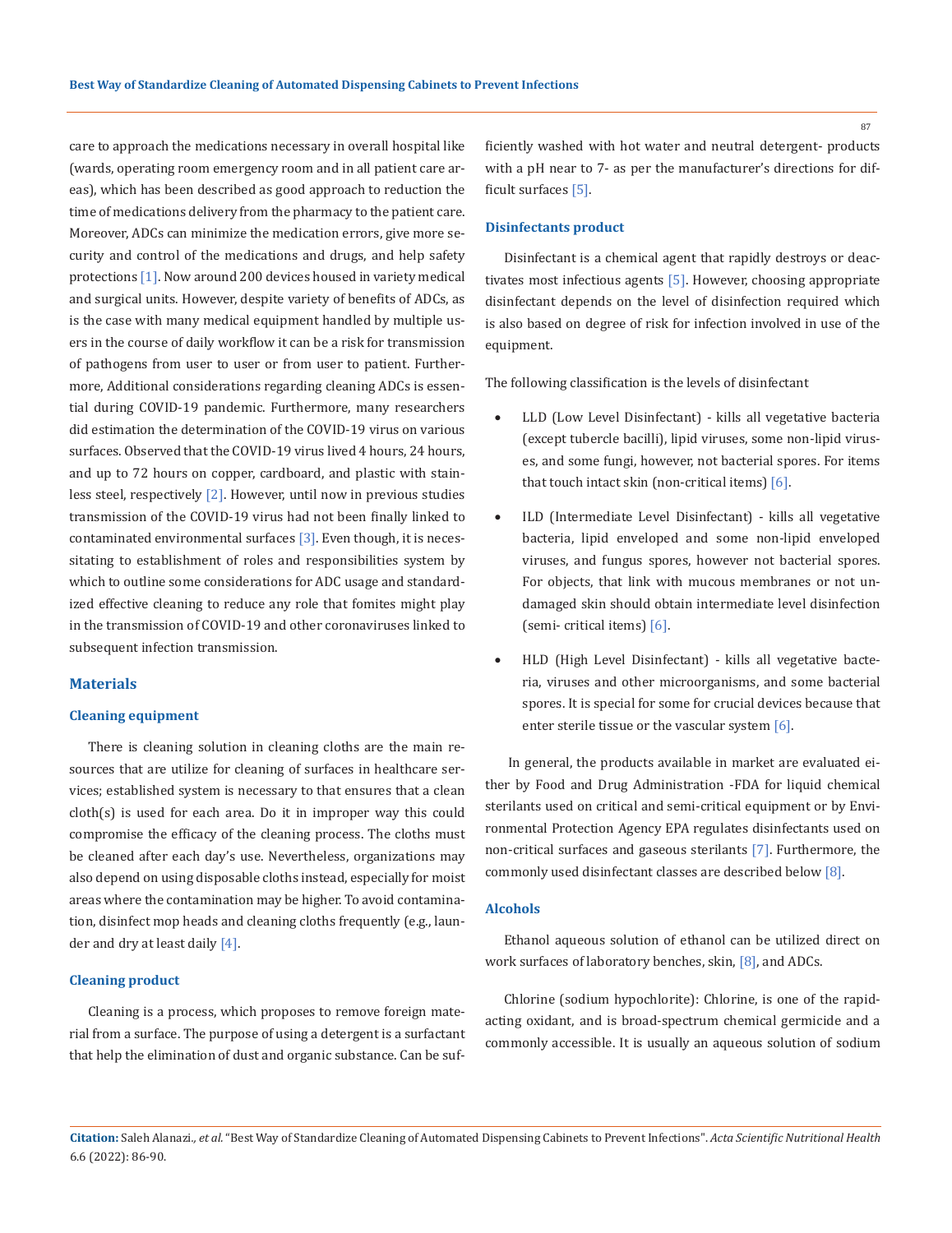hypochlorite, sold as bleach, to give different concentrations from chlorine by diluted with water. Stored and used in well-ventilated areas because chlorine gas is extremely toxic  $[8]$ .

Hydrogen Peroxide: Possible uses for stabilized hydrogen peroxide in the health-care setting because it is contains numerous accounts of the properties, germicidal efficacy, and. Hydrogen peroxide considered as high-level disinfectants [9].

Phenolic: Phenol initial use as a germicide by Lister in his innovative work on disinfectant surgery so it is has taken a major place in the area of hospital disinfection [9]. However, it used for intermediate to low disinfectant level noncritical medical devices.

Quaternary Ammonium Compounds: It is commonly used in noncritical surfaces, like floors, furniture, and walls. It is considered of low-level disinfected level product.

Automated dispensing cabinets (ADC) is clearly placed on lowlevel disinfectant according to this classification. As well, the risk of infection involved in using ADCs is non- critical. Thus, Disinfectant Wipes (70% alcohol) is appropriate product for disinfectant ADCs process.

### **Method**

The goal of Cleaning and disinfection are reduce the pathogen capacity significantly to a position where disease transmission does not happen. Cleaning and disinfection are important principle to maintain infection control.

#### **Cleaning**

Anticipates eliminating foreign material (e.g., dust, soil, blood, secretions, excretions, and microorganisms) from a surface or an item using water, detergent, and mechanical action/friction is cleaning process [10]. However, since organic and inorganic materials that stay on the surface of instrument interfere with effectiveness of this process cleaning is required before disinfection.

# **Cleaning techniques**

The cleaning flow should be from low-touch or slightly soiled areas to areas/items, which are considered high-touch or heavily soiled.

- Must be from high to low catch surfaces in dusting technique.
- Then we can clean the area by accomplished in a methodical way by either using a clockwise or counterclockwise [10].
- Upon achievement, to guarantee the area is thoroughly cleaned and that essentials have not been missed the entire area must be visually checked.

Disinfection To reduce the number of microorganisms by applying EPA-registered antimicrobial products that are effective against certain pathogens and this is the goal of this process.

#### **Disinfection technique**

- A disinfectant-detergent solution with disinfect (damp wipe) all horizontal, vertical, and contact surfaces with a cotton cloth saturated (or microfiber).
- Various scientific studies have shown the efficacy of hospital disinfectants against pathogens with a contact time of at least 1 minute although highly EPA-registered hospital disinfectants have a contact time of 10 minutes on the label [7].

#### **Roles and responsibilities**

Collaboration is an important component to maintain ADCs clean. Also defining cleaning responsibility to assigned staff ensure accuracy and accountability in cleaning. This guidance suggests the following responsibilities distribution see table 1.

Commonly accessed surfaces such as (keyboards, mice, Bar Code Scanner, and touchscreens) need more regular cleaning from users before use. Other ADCs inside component like (drawers/Bins, flex Lock, external Return Bin, Acrylic Doors, and frame) which are responsibility of pharmacy technicians need less frequent cleaning semiannually, Additional cleaning could be required in certain circumstances. The internal component which is known as CPU fan air filter should be also considered in routine cleaning, Annual cleaning to prevent dust accumulation is important, it suggested to done regularly during Planned Preventive maintenance (PPM). For the outer door and frame scheduled to be cleaned every two weeks or when visibly soiled

**Citation:** Saleh Alanazi*., et al.* "Best Way of Standardize Cleaning of Automated Dispensing Cabinets to Prevent Infections". *Acta Scientific Nutritional Health*  6.6 (2022): 86-90.

88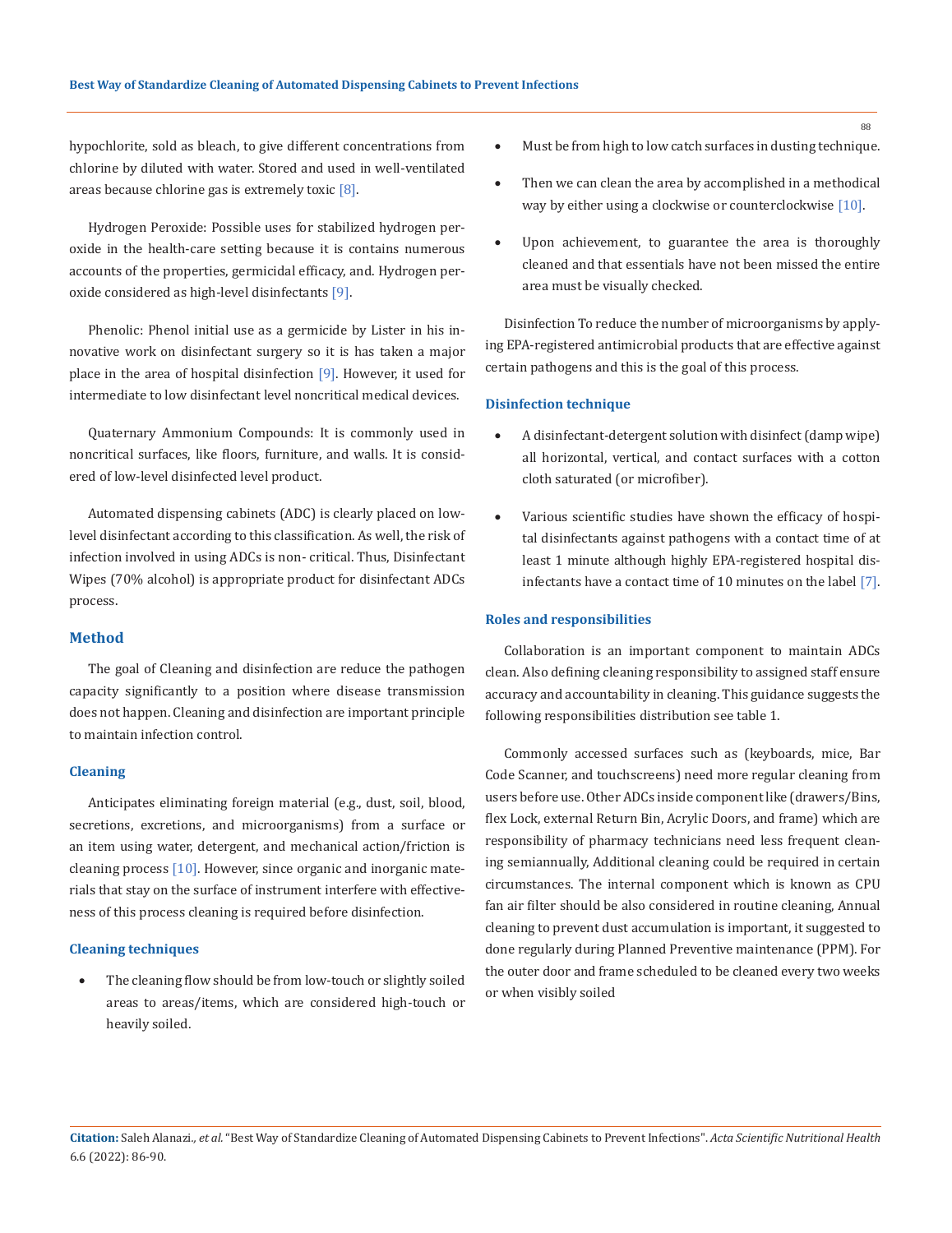|                                                         |                              |                                                                                                               |                                      | 89                                                           |
|---------------------------------------------------------|------------------------------|---------------------------------------------------------------------------------------------------------------|--------------------------------------|--------------------------------------------------------------|
| <b>ADC</b> -Component                                   | <b>Cleaning Method</b>       | <b>Product use</b>                                                                                            | <b>Frequency</b>                     | <b>Responsible Person</b>                                    |
| <b>Exterior Painted Metal</b><br>Surfaces               | Cleaning and<br>disinfecting | For Cleaning: damp lint-free cotton<br>cloth or equivalent with water<br>For Disinfecting: Disinfectant spray | Every 2 weeks/when<br>visibly soiled | Housekeeper                                                  |
| Keyboard/Mouse                                          | Wipe surfaces                | Disinfectant Wipes (70% alcohol)                                                                              | Before Use/when<br>visibly soiled    | <b>USER</b>                                                  |
| Touchscreen                                             | Wipe surfaces                | Disinfectant Wipes (70% alcohol)                                                                              | Before Use/when<br>visibly soiled    | <b>USER</b>                                                  |
| <b>Fingerprint Reader</b>                               | Wipe surfaces                | Disinfectant wipes (70% alcohol)                                                                              | Before Use/when<br>visibly soiled    | <b>USER</b>                                                  |
| Drawers/Bins<br>Flex Lock<br><b>External Return Bin</b> | spray and Wipe<br>surfaces   | Disinfectant spray (70% alcohol)                                                                              | Every 6month/when<br>visibly soiled  | Pharmacy Technician                                          |
| Bar Code Scanner                                        | Wipe surfaces                | Disinfectant wipes                                                                                            | Before Use/when<br>visibly soiled    | <b>USER</b>                                                  |
| Acrylic Doors (Out-<br>side)                            | Cleaning and<br>disinfecting | Commercial glass cleaner Mild                                                                                 | Every 2 weeks/when<br>visibly soiled | Housekeeper                                                  |
| Acrylic Doors (inside)                                  | Cleaning and<br>disinfecting | Commercial glass cleaner Mild<br>detergent and water                                                          | Every 6month/when<br>visibly soiled  | Housekeeper under<br>supervision of Phar-<br>macy Technician |
| Frame (inside)                                          | spray and Wipe<br>surfaces   | Disinfectant spray (70% alcohol)                                                                              | Every 6month/when<br>visibly soiled  | Pharmacy Technician                                          |
| Frame (Outside)                                         | spray and Wipe<br>surfaces   | Disinfectant spray (70% alcohol)                                                                              | Every 2 weeks/when<br>visibly soiled | Housekeeper                                                  |

**Table 1:** Guidance for Roles and Responsibilities.

# **Outcomes and Measures**

ATP bioluminescence assays.

### **Conclusion**

Important to daily infection control to help reduce transmission of pathogens, regular cleaning and disinfection of pharmacy products is the use of readily available cleaners and disinfectants with EPA approvals. There can be a risk of pathogen transmission due to medical devices operated by multiple users in the daily workflow from staff to staff or staff to patient. Moreover, having such a cleaning guideline is mandatory to avoid many types of contamination and infection

# **Author Contributions**

Supervision, project administration, saleh alanazi and Haya Mufrij and data collection Asma Altoub, Fawziah Mutairi and Hind Al Badali, writing, original draft preparation, Thamer Alotaibi1, Saad Alobaidi, Saad Alnofaie, Khalil Almajed formal analysis, writing-review and editing, Meshal Alshakrah, Abdullah Alroumi and Norah AlShrim All authors have read and agreed to the published version of the manuscript.

# **Acknowledgments**

Authors would like to extend their sincere appreciation to the Infection control department in KAMC-RD and automation section in pharmaceutical care services for their support

**Citation:** Saleh Alanazi*., et al.* "Best Way of Standardize Cleaning of Automated Dispensing Cabinets to Prevent Infections". *Acta Scientific Nutritional Health*  6.6 (2022): 86-90.